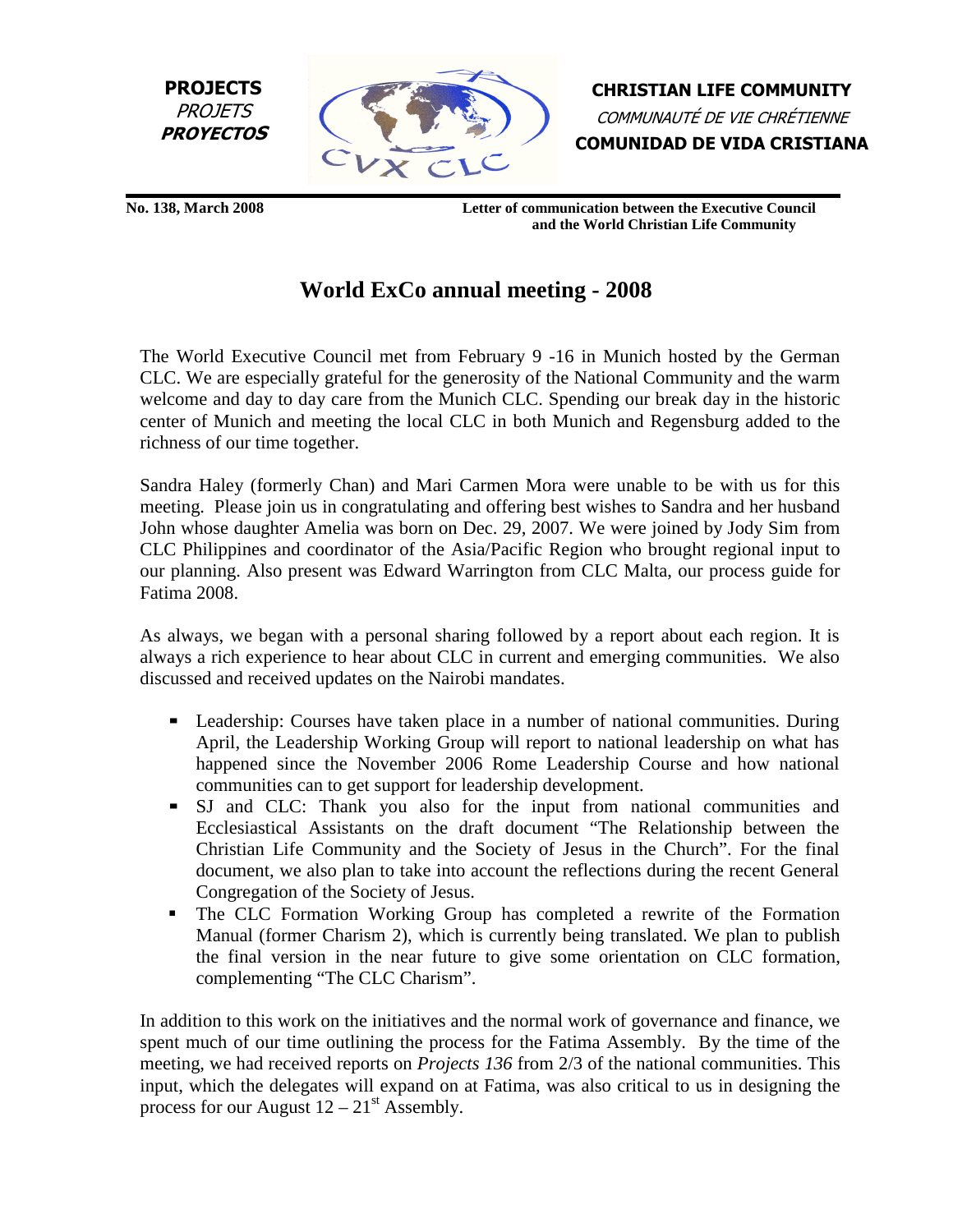Thank you to all the National Leadership and Preparation Teams that worked on your community's report. The reports gave us a much fuller picture of the growth, opportunities and struggles in communities and demonstrated clear progress since Nairobi. Many sent detailed responses on each topic. Thank you for your time and reflection. If your response to *Projects 136* and National Community Graced History has not yet been sent to the Secreteriat, please still send it. It is very important that the situation of all of our national communities is considered in both planning and living out Fatima 2008.

As you know, Fatima 2008, with its theme "Journeying as an Apostolic Body: Our Response to this Grace from God", is an invitation to deepen the graces of Itaici and Nairobi. The delegates will pray with and explore together our graced history during and since those Assemblies using the pre-work from *Projects 136*, the National Community Graced Histories, the report from this World ExCo and the shared experience and hopes of the assembled delegates.

We will use a process called 'Open Space' for part of the Assembly. In this process, delegates are invited to raise specific topics of interest to them and their national community since Nairobi. Each topic will be discussed by interested delegates during time periods in the 'open space' day. Each delegate will have time to participate in several topics during the day. The Assembly will receive brief reports and a conclusion from each session. We will work with these recommendations in national and regional groups and in the entire Assembly to answer the question; "How are we called to deepen our living out Apostolic Community?" These 'conversations' together with the pre-work of national communities and the World ExCo will create the content for the Assembly's deliberation and eventual decisions.

Several communities have also presented amendments to our General Norms. Those amendments will be sent to all delegations at the beginning of April.

We have asked that delegates register before the end of March. Delegates can register online at www.fatima2008.org. A mailing with further preparation materials and information about the Assembly will be sent to all delegates in April as well.

If you are seeking Solidarity Fund support, please send your application as soon as possible. Please also continue to make contributions to the Solidarity Fund. The Assembly cost is very challenging to many of the national communities (and even more so with the current crisis of the US\$). It is only with the generosity of all of the World Community that we can meet at the Assembly and have all of our national communities present.

Those who have been nominated for the next World ExCo have received notification of their nomination and are asked to respond within a month. We will send the final list of candidates to the delegates no later than May. Please pray with us for those discerning a nomination.

We are also seeking nominations of persons who would be available to serve as Executive Secretary April or May of 2009. Guy Maginzi will be leaving the office in June 2009. We want to plan for a transition period. The Executive Secretary role description is available at the World Secreteriat. Please contact Guy at exsec@cvx-clc.net for a copy. If you are interested, please get in touch with your national leadership. We ask a commitment of 5